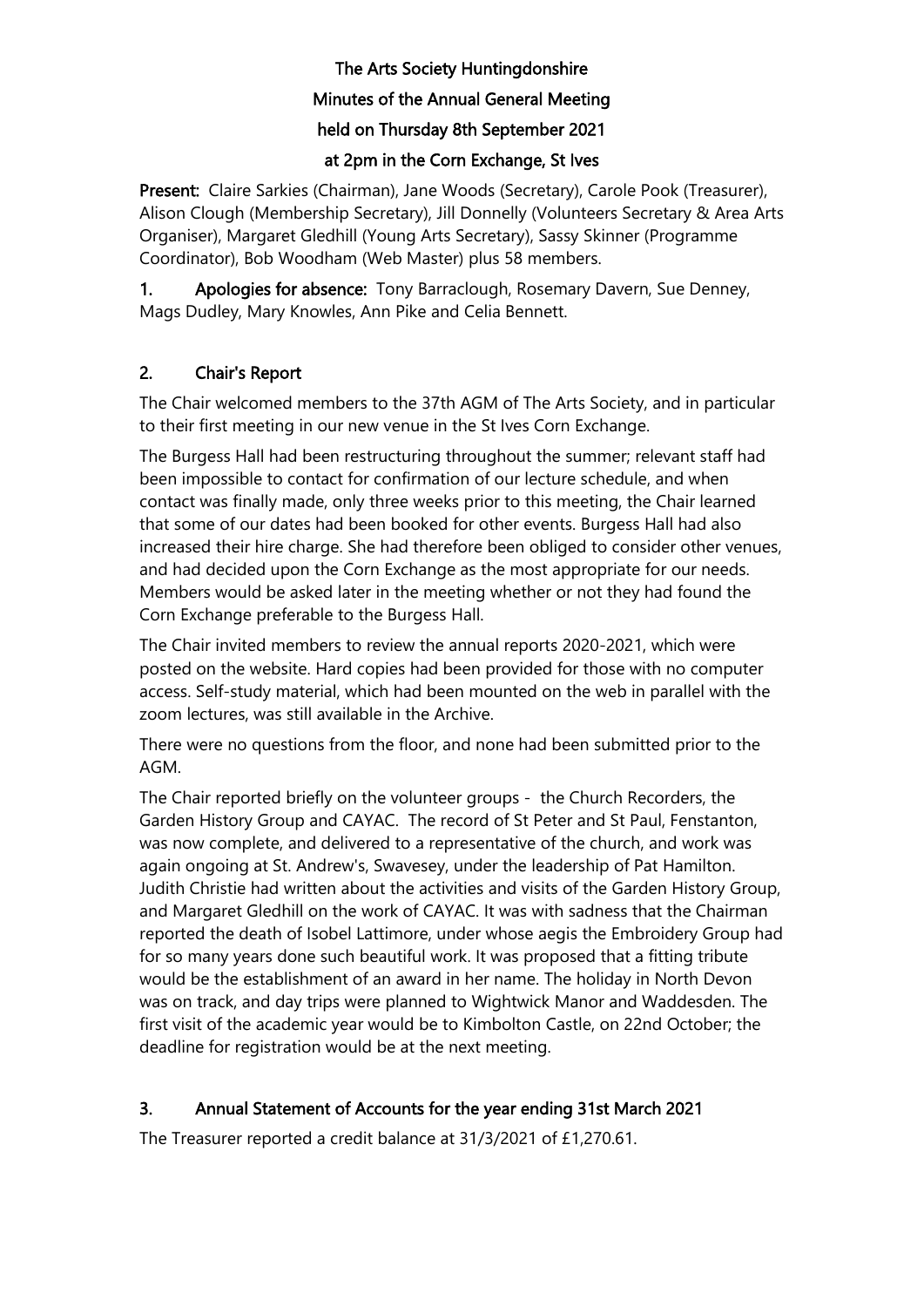Acceptance of the accounts was proposed by Douglas Picken, seconded by Elspeth Gibbon. Carried nem. con.

The accounts had been circulated, and approved by the auditor.

## Election of Independent Auditor

The Chairman reported that the auditor, Dr Ken Sneath, was willing to be reappointed. Proposed by Carole Pook, seconded by Margaret Gledhill. Carried nem. con.

#### 4. Election of Committee Officers

#### a) Due to retire

Sue Denny (Visits Secretary) and Pennie Harrison (Catering) would be standing down. The Chair thanked them warmly for their valuable contributions to the society.

#### b) New nominations

It was proposed that Clare Fox be elected a member of the committee.

#### c) Confirmation of remaining committee members

Alison Clough, Jill Donnelly, Margaret Gledhill, Carole Pook, Sassy Skinner, Bob Woodham, Jane Woods.

Proposed by Ros Gale, seconded by Kay Coope. Re-elected en bloc, and carried nem. con.

# 5. Resolutions

# a) Change of date of financial year

It was proposed to change the date of the end of the financial year from 1st June to to 31st May. The membership made no objection to this proposal.

# b) Increase in subscriptions

The Treasurer proposed to the membership an increase in the membership fee. It was two years since this was last mooted, and our subscription rate had continued relatively low, in comparison with other local Arts Societies. She asked for their approval of a subscription fee of £45 for new members as from September, and proposed a further increase to £49 from June 2022. These proposals were approved. Members were reminded that these calculations were based on our maintaining our current numbers, and they were urged to do everything possible to attract new members.

# 6. Change of venue

Members were asked to make a show of hands, if in favour of our future meetings being held in the Corn Exchange, rather than the Burgess Hall. The change was unanimously approved.